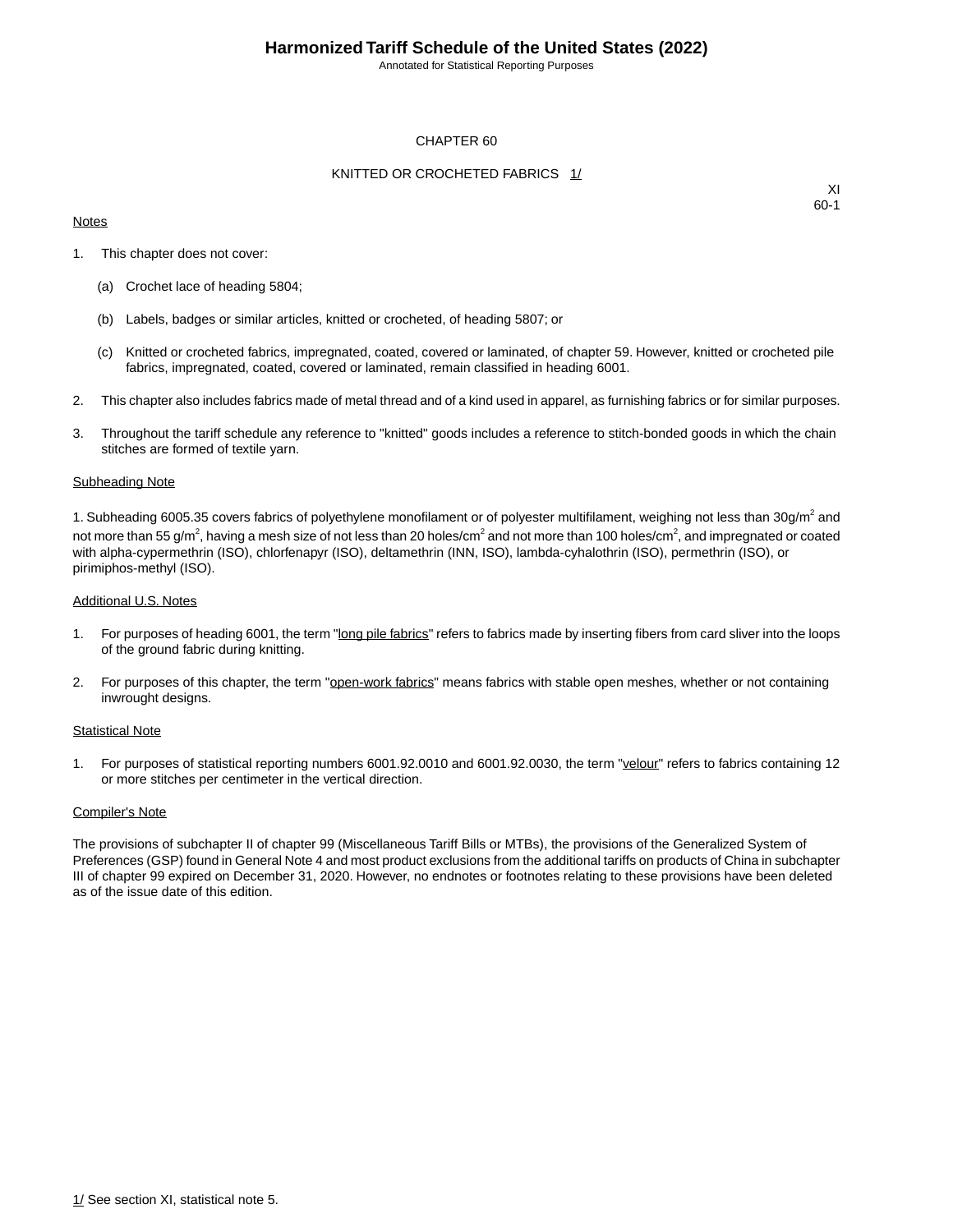Annotated for Statistical Reporting Purposes

| Heading/      | Stat.  |                                                                | Unit     |                        | Rates of Duty                        |                |
|---------------|--------|----------------------------------------------------------------|----------|------------------------|--------------------------------------|----------------|
| Subheading    | Suf-   | Article Description                                            | of       |                        | $\mathbf{1}$                         | $\overline{2}$ |
| 6001          | fix    | Pile fabrics, including "long pile" fabrics and terry fabrics, | Quantity | General                | Special                              |                |
|               |        | knitted or crocheted:                                          |          |                        |                                      |                |
| 6001.10       |        | "Long pile" fabrics:                                           |          |                        |                                      |                |
| 6001.10.20    | $00\,$ |                                                                | $m2$     | $17.2\%$ <sup>2/</sup> | Free (AU, BH, CL,<br>CO, IL, JO, KR, | 79.5%          |
|               |        |                                                                | kg       |                        | MA, OM, P, PA,                       |                |
|               |        |                                                                |          |                        | PE, S, SG)                           |                |
| 6001.10.60 00 |        |                                                                | $m2$     | $9%^{2/2}$             | Free (AU, BH, CL,                    | 40%            |
|               |        |                                                                | kg       |                        | CO, E <sup>*</sup> , IL, JO, KR,     |                |
|               |        |                                                                |          |                        | MA, OM, P, PA,                       |                |
|               |        |                                                                |          |                        | PE, S, SG)                           |                |
|               |        | Looped pile fabrics:                                           |          | $9.8\%$ <sup>2/</sup>  | Free (AU, BH, CL,                    | 40%            |
| 6001.21.00 00 |        |                                                                | kg       |                        | CO, IL, JO, KR,                      |                |
|               |        |                                                                |          |                        | MA, OM, P, PA,                       |                |
|               |        |                                                                |          |                        | PE, S, SG)                           |                |
| 6001.22.00 00 |        |                                                                |          | $17.2\%$ <sup>3/</sup> | Free (AU, BH, CL,                    | 79.5%          |
|               |        |                                                                | kg       |                        | CO, IL, JO, KR,                      |                |
|               |        |                                                                |          |                        | MA, OM, P, PA,                       |                |
|               |        |                                                                |          |                        | PE, S, SG)                           |                |
| 6001.29.00 00 |        |                                                                |          |                        | Free (AU, BH, CL,                    | 61.5%          |
|               |        |                                                                |          |                        | CO, E <sup>*</sup> , IL, JO, KR,     |                |
|               |        |                                                                |          |                        | MA, OM, P, PA,<br>PE, S, SG)         |                |
|               |        |                                                                |          |                        |                                      |                |
|               |        |                                                                |          |                        |                                      |                |
|               |        |                                                                |          |                        |                                      |                |
|               |        |                                                                |          |                        |                                      |                |
|               |        |                                                                |          |                        |                                      |                |
|               |        |                                                                |          |                        |                                      |                |
|               |        |                                                                |          |                        |                                      |                |
|               |        |                                                                |          |                        |                                      |                |
|               |        |                                                                |          |                        |                                      |                |
|               |        |                                                                |          |                        |                                      |                |
|               |        |                                                                |          |                        |                                      |                |
|               |        |                                                                |          |                        |                                      |                |
|               |        |                                                                |          |                        |                                      |                |
|               |        |                                                                |          |                        |                                      |                |
|               |        |                                                                |          |                        |                                      |                |
|               |        |                                                                |          |                        |                                      |                |
|               |        |                                                                |          |                        |                                      |                |
|               |        |                                                                |          |                        |                                      |                |
|               |        |                                                                |          |                        |                                      |                |
|               |        |                                                                |          |                        |                                      |                |
|               |        |                                                                |          |                        |                                      |                |
|               |        |                                                                |          |                        |                                      |                |
|               |        |                                                                |          |                        |                                      |                |
|               |        |                                                                |          |                        |                                      |                |
|               |        |                                                                |          |                        |                                      |                |
|               |        |                                                                |          |                        |                                      |                |
|               |        |                                                                |          |                        |                                      |                |
|               |        |                                                                |          |                        |                                      |                |
|               |        |                                                                |          |                        |                                      |                |
|               |        |                                                                |          |                        |                                      |                |
|               |        |                                                                |          |                        |                                      |                |
|               |        |                                                                |          |                        |                                      |                |
|               |        |                                                                |          |                        |                                      |                |
|               |        |                                                                |          |                        |                                      |                |
|               |        |                                                                |          |                        |                                      |                |
|               |        |                                                                |          |                        |                                      |                |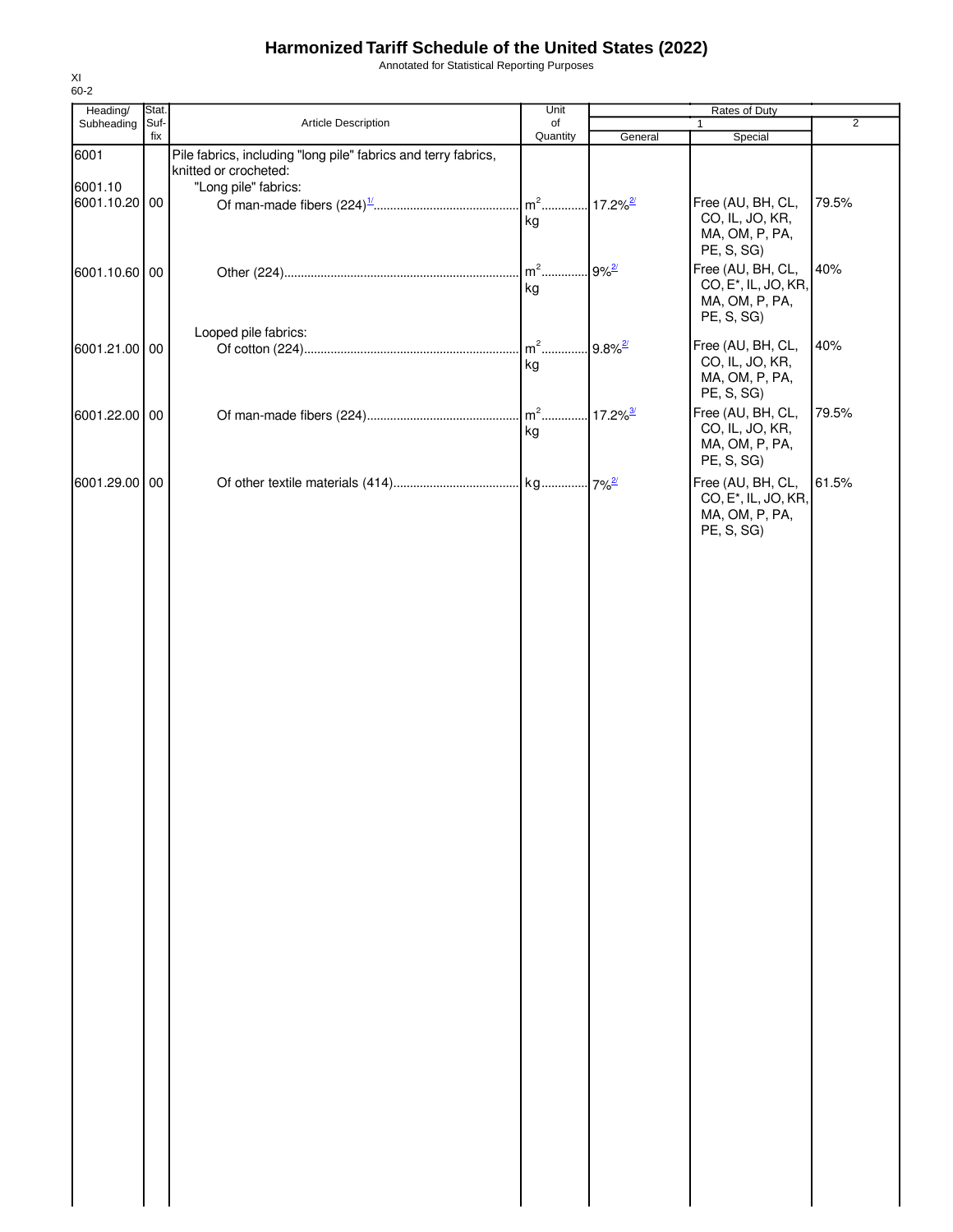Annotated for Statistical Reporting Purposes

| Heading/                 | Stat.       |                                                                                                          | Unit                 | Rates of Duty          |                                                                                                     |                |
|--------------------------|-------------|----------------------------------------------------------------------------------------------------------|----------------------|------------------------|-----------------------------------------------------------------------------------------------------|----------------|
| Subheading               | Suf-<br>fix | Article Description                                                                                      | of<br>Quantity       | General                | Special                                                                                             | $\overline{2}$ |
| 6001 (con.)              |             | Pile fabrics, including "long pile" fabrics and terry fabrics,<br>knitted or crocheted: (con.)<br>Other: |                      |                        |                                                                                                     |                |
| 6001.91.00               |             |                                                                                                          |                      |                        | Free (AU, BH, CL,<br>CO, IL, JO, KR,<br>MA, OM, P, PA,                                              | 70%            |
|                          | 10          | Over 271 grams per square meter (224) m <sup>2</sup>                                                     | kg                   |                        | PE, S, SG)                                                                                          |                |
|                          | 20          |                                                                                                          | kg                   |                        |                                                                                                     |                |
| 6001.92.00               |             |                                                                                                          |                      | $17.2\%$ <sup>2/</sup> | Free (AU, BH, CL,<br>CO, IL, JO, KR,<br>MA, OM, P, PA,<br>PE, S, SG)                                | 79.5%          |
|                          | 10          | Over 271 grams per square meter:                                                                         | m <sup>2</sup><br>kg |                        |                                                                                                     |                |
|                          | 20          |                                                                                                          | m <sup>2</sup><br>kg |                        |                                                                                                     |                |
|                          | 30          | Other:                                                                                                   | m <sup>2</sup><br>kg |                        |                                                                                                     |                |
|                          | 40          |                                                                                                          | m <sup>2</sup><br>kg |                        |                                                                                                     |                |
| 6001.99<br>6001.99.10 00 |             | Of other textile materials:<br>Containing 85 percent or more by weight of silk or                        | $m2$ .<br>kg         | $4%^{2/2}$             | Free (AU, BH, CL,<br>CO, E, IL, JO, KR,<br>MA, OM, P, PA,                                           | 61.5%          |
| 6001.99.90 00            |             |                                                                                                          | kg                   | $7%^{2/2}$             | PE, S, SG)<br>Free (AU, BH, CL,<br>CO, E <sup>*</sup> , IL, JO, KR,<br>MA, OM, P, PA,<br>PE, S, SG) | 61.5%          |
|                          |             |                                                                                                          |                      |                        |                                                                                                     |                |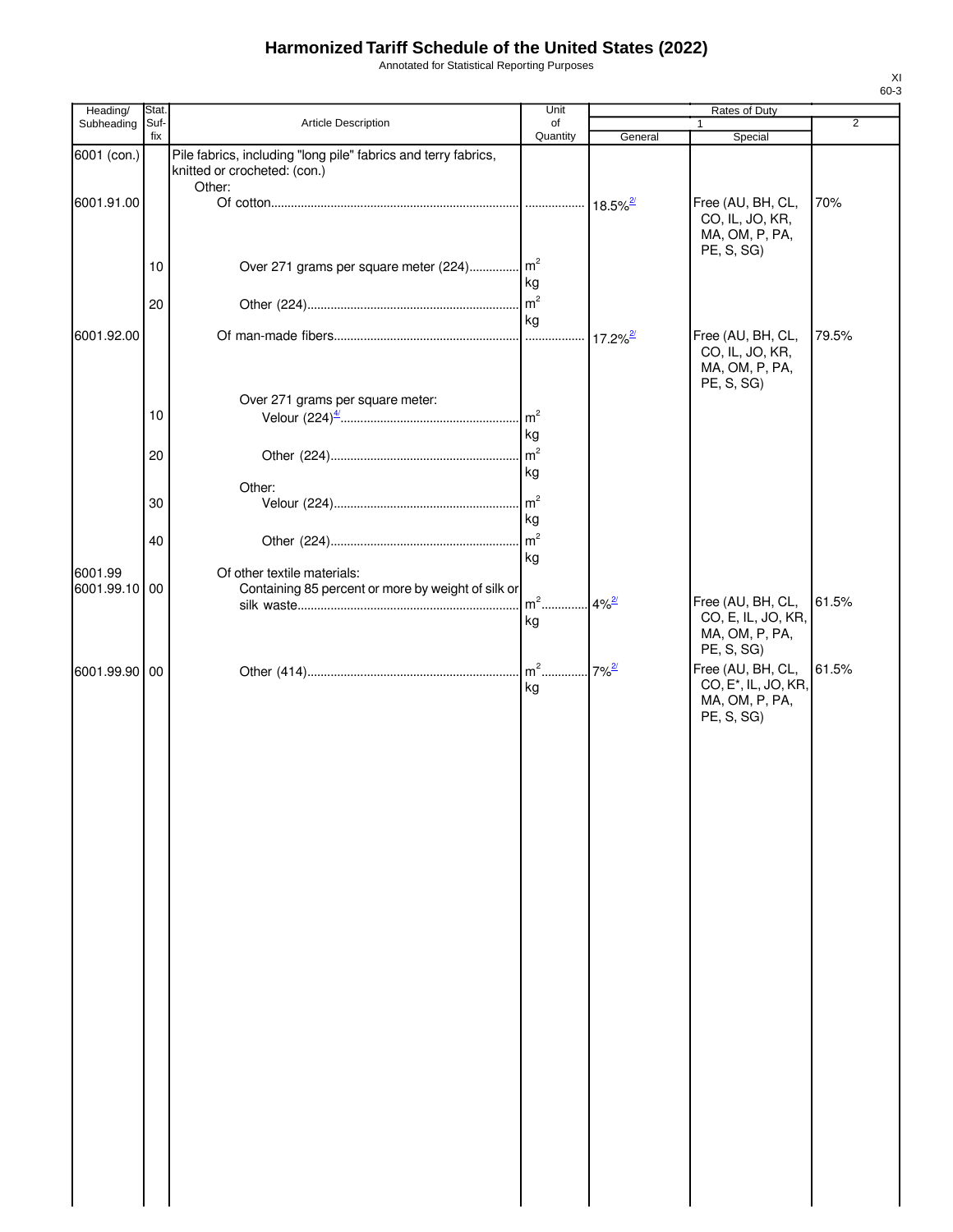Annotated for Statistical Reporting Purposes

| Heading/      | Stat.       |                                                                                                                                                                                   | Unit           |                     | Rates of Duty                                                                         |                |
|---------------|-------------|-----------------------------------------------------------------------------------------------------------------------------------------------------------------------------------|----------------|---------------------|---------------------------------------------------------------------------------------|----------------|
| Subheading    | Suf-<br>fix | Article Description                                                                                                                                                               | of<br>Quantity | General             | 1<br>Special                                                                          | $\overline{2}$ |
| 6002          |             | Knitted or crocheted fabrics of a width not exceeding 30 cm,<br>containing by weight 5 percent or more of elastomeric yarn or<br>rubber thread, other than those of heading 6001: |                |                     |                                                                                       |                |
| 6002.40       |             | Containing by weight 5 percent or more of elastomeric yarn                                                                                                                        |                |                     |                                                                                       |                |
|               |             | but not containing rubber thread:                                                                                                                                                 |                |                     |                                                                                       |                |
| 6002.40.40 00 |             |                                                                                                                                                                                   |                |                     | Free (AU, BH, CL,<br>CO, IL, JO, KR,<br>MA, OM, P, PA,<br>PE, S, SG)                  | 35%            |
| 6002.40.80    |             |                                                                                                                                                                                   |                | $8\%$ <sup>2/</sup> | Free (AU, BH, CL,<br>CO, E <sup>*</sup> , IL, JO, KR,<br>MA, OM, P, PA,<br>PE, S, SG) | 90%            |
|               | 20          |                                                                                                                                                                                   |                |                     |                                                                                       |                |
|               | 80          |                                                                                                                                                                                   |                |                     |                                                                                       |                |
| 6002.90       |             | Other:                                                                                                                                                                            |                |                     |                                                                                       |                |
| 6002.90.40    | 00          |                                                                                                                                                                                   |                |                     | Free (AU, BH, CL,<br>CO, IL, JO, KR,<br>MA, OM, P, PA,<br>PE, S, SG)                  | 35%            |
| 6002.90.80    |             |                                                                                                                                                                                   |                | $8\%^{2/2}$         | Free (AU, BH, CL,<br>CO, E <sup>*</sup> , IL, JO, KR,<br>MA, OM, P, PA,               | 90%            |
|               | 20          |                                                                                                                                                                                   |                |                     | PE, S, SG)                                                                            |                |
|               | 80          |                                                                                                                                                                                   |                |                     |                                                                                       |                |
|               |             |                                                                                                                                                                                   |                |                     |                                                                                       |                |
|               |             |                                                                                                                                                                                   |                |                     |                                                                                       |                |
|               |             |                                                                                                                                                                                   |                |                     |                                                                                       |                |
|               |             |                                                                                                                                                                                   |                |                     |                                                                                       |                |
|               |             |                                                                                                                                                                                   |                |                     |                                                                                       |                |
|               |             |                                                                                                                                                                                   |                |                     |                                                                                       |                |
|               |             |                                                                                                                                                                                   |                |                     |                                                                                       |                |
|               |             |                                                                                                                                                                                   |                |                     |                                                                                       |                |
|               |             |                                                                                                                                                                                   |                |                     |                                                                                       |                |
|               |             |                                                                                                                                                                                   |                |                     |                                                                                       |                |
|               |             |                                                                                                                                                                                   |                |                     |                                                                                       |                |
|               |             |                                                                                                                                                                                   |                |                     |                                                                                       |                |
|               |             |                                                                                                                                                                                   |                |                     |                                                                                       |                |
|               |             |                                                                                                                                                                                   |                |                     |                                                                                       |                |
|               |             |                                                                                                                                                                                   |                |                     |                                                                                       |                |
|               |             |                                                                                                                                                                                   |                |                     |                                                                                       |                |
|               |             |                                                                                                                                                                                   |                |                     |                                                                                       |                |
|               |             |                                                                                                                                                                                   |                |                     |                                                                                       |                |
|               |             |                                                                                                                                                                                   |                |                     |                                                                                       |                |
|               |             |                                                                                                                                                                                   |                |                     |                                                                                       |                |
|               |             |                                                                                                                                                                                   |                |                     |                                                                                       |                |
|               |             |                                                                                                                                                                                   |                |                     |                                                                                       |                |
|               |             |                                                                                                                                                                                   |                |                     |                                                                                       |                |
|               |             |                                                                                                                                                                                   |                |                     |                                                                                       |                |
|               |             |                                                                                                                                                                                   |                |                     |                                                                                       |                |
|               |             |                                                                                                                                                                                   |                |                     |                                                                                       |                |
|               |             |                                                                                                                                                                                   |                |                     |                                                                                       |                |
|               |             |                                                                                                                                                                                   |                |                     |                                                                                       |                |
|               |             |                                                                                                                                                                                   |                |                     |                                                                                       |                |
|               |             |                                                                                                                                                                                   |                |                     |                                                                                       |                |
|               |             |                                                                                                                                                                                   |                |                     |                                                                                       |                |
|               |             |                                                                                                                                                                                   |                |                     |                                                                                       |                |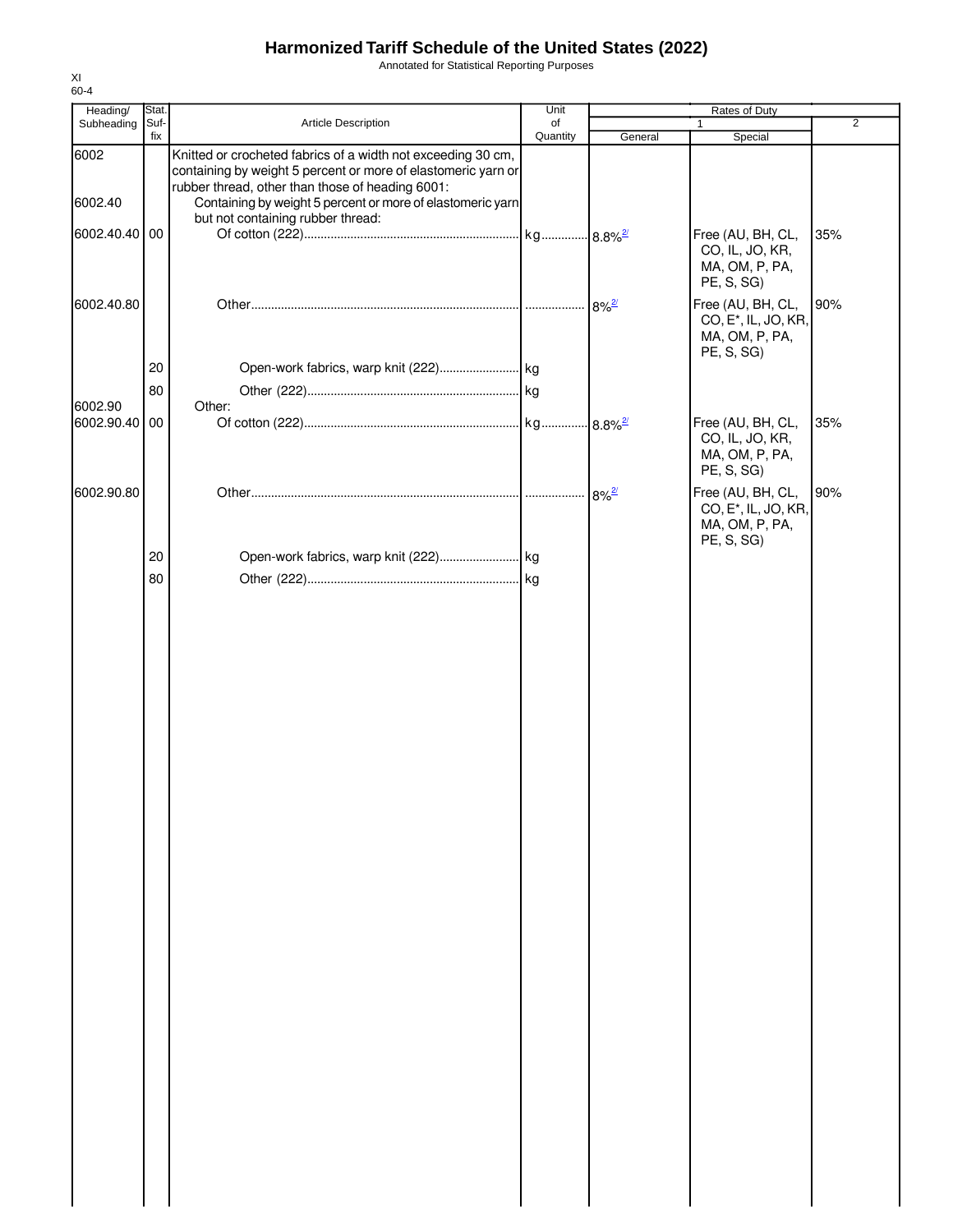Annotated for Statistical Reporting Purposes

| Heading/                 | Stat.       |                                                                                                                                           | Unit           |         | Rates of Duty                                                                         |                |
|--------------------------|-------------|-------------------------------------------------------------------------------------------------------------------------------------------|----------------|---------|---------------------------------------------------------------------------------------|----------------|
| Subheading               | Suf-<br>fix | <b>Article Description</b>                                                                                                                | of<br>Quantity | General | $\mathbf{1}$<br>Special                                                               | $\overline{2}$ |
| 6003<br>6003.10          |             | Knitted or crocheted fabrics of a width not exceeding 30 cm,<br>other than those of heading 6001 or 6002:<br>Of wool or fine animal hair: |                |         |                                                                                       |                |
| 6003.10.10 00            |             |                                                                                                                                           |                |         | Free (AU, BH, CL,<br>CO, IL, JO, KR,<br>MA, OM, P, PA,<br>PE, S, SG)                  | 90%            |
| 6003.10.90 00            |             |                                                                                                                                           |                |         | Free (AU, BH, CL,<br>CO, E <sup>*</sup> , IL, JO, KR,<br>MA, OM, P, PA,<br>PE, S, SG) | 59%            |
| 6003.20<br>6003.20.10 00 |             | Of cotton:                                                                                                                                |                |         | Free (AU, BH, CL,<br>CO, IL, JO, KR,<br>MA, OM, P, PA,<br>PE, S, SG)                  | 90%            |
| 6003.20.30 00            |             |                                                                                                                                           |                |         | Free (AU, BH, CL,<br>CO, IL, JO, KR,<br>MA, OM, P, PA,<br>PE, S, SG)                  | 35%            |
| 6003.30<br>6003.30.10 00 |             | Of synthetic fibers:                                                                                                                      |                |         | Free (AU, BH, CL,<br>CO, IL, JO, KR,<br>MA, OM, P, PA,<br>PE, S, SG)                  | 90%            |
| 6003.30.60 00            |             |                                                                                                                                           |                |         | Free (AU, BH, CL,<br>CO, IL, JO, KR,<br>MA, OM, P, PA,<br>PE, S, SG)                  | 90%            |
| 6003.40<br>6003.40.10 00 |             | Of artificial fibers:                                                                                                                     |                |         | Free (AU, BH, CL,<br>CO, IL, JO, KR,<br>MA, OM, P, PA,<br>PE, S, SG)                  | 90%            |
| 6003.40.60 00            |             |                                                                                                                                           |                |         | Free (AU, BH, CL,<br>CO, IL, JO, KR,<br>MA, OM, P, PA,<br>PE, S, SG)                  | 90%            |
| 6003.90<br>6003.90.10 00 |             | Other:                                                                                                                                    |                |         | Free (AU, BH, CL,<br>CO, IL, JO, KR,<br>MA, OM, P, PA,<br>PE, S, SG)                  | 90%            |
| 6003.90.90 00            |             |                                                                                                                                           |                |         | Free (AU, BH, CL,<br>CO, E <sup>*</sup> , IL, JO, KR,<br>MA, OM, P, PA,<br>PE, S, SG) | 59%            |
|                          |             |                                                                                                                                           |                |         |                                                                                       |                |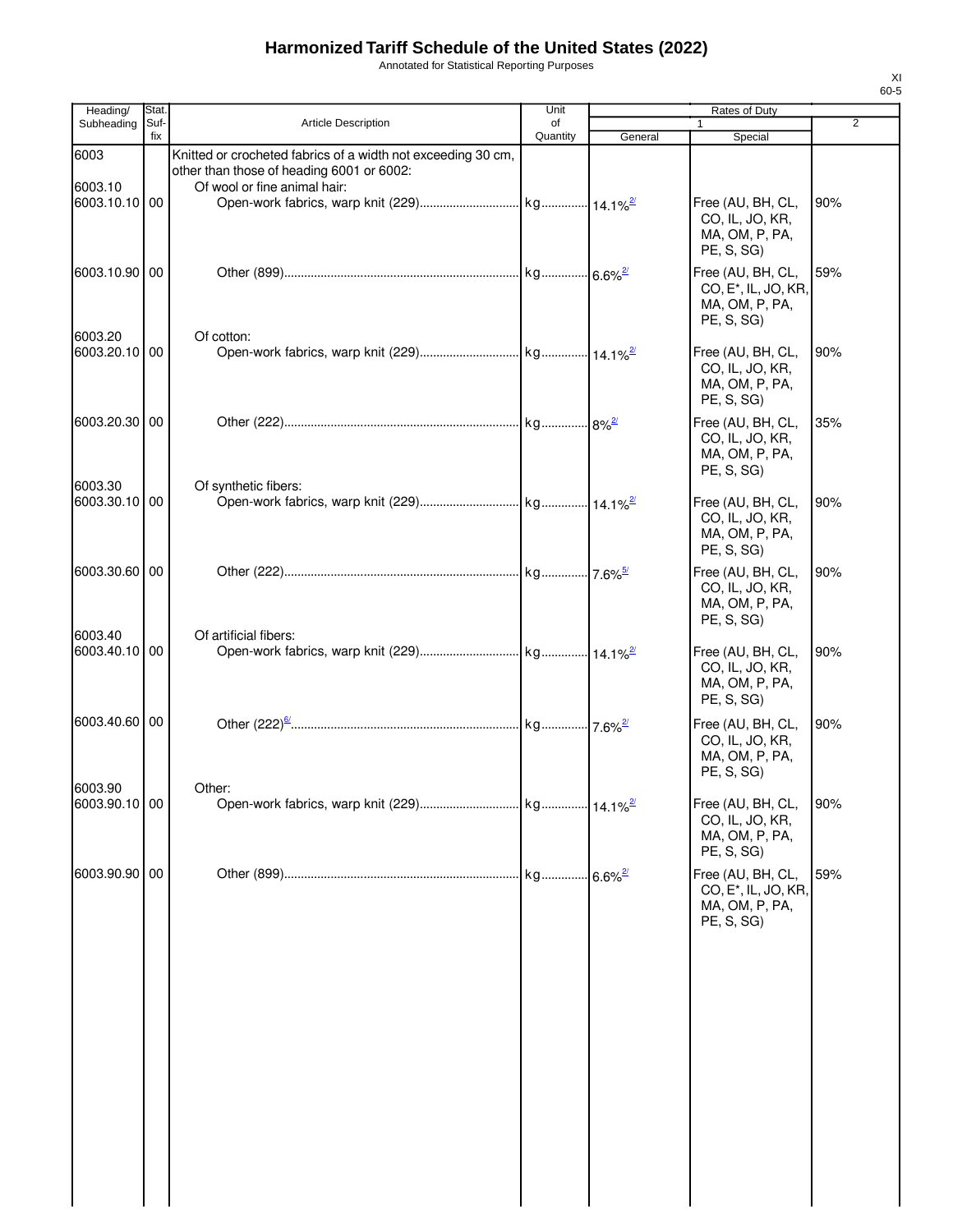Annotated for Statistical Reporting Purposes

| Heading/              | Stat.          |                                                                                                                                                                                                                                             | Unit           |         | Rates of Duty                                                                         |                |
|-----------------------|----------------|---------------------------------------------------------------------------------------------------------------------------------------------------------------------------------------------------------------------------------------------|----------------|---------|---------------------------------------------------------------------------------------|----------------|
| Subheading            | Suf-<br>fix    | <b>Article Description</b>                                                                                                                                                                                                                  | of<br>Quantity | General | 1<br>Special                                                                          | $\overline{2}$ |
| 6004<br>6004.10.00    |                | Knitted or crocheted fabrics of a width exceeding 30 cm,<br>containing by weight 5 percent or more of elastomeric yarn or<br>rubber thread, other than those of heading 6001:<br>Containing by weight 5 percent or more of elastomeric yarn |                |         | Free (AU, BH, CL,<br>CO, E <sup>*</sup> , IL, JO, KR,<br>MA, OM, P, PA,               | 113.5%         |
| 6004.90<br>6004.90.20 | 10<br>25<br>85 | Warp knit:<br>Other:<br>Containing elastomeric yarn and rubber thread  12.3% <sup>2</sup>                                                                                                                                                   |                |         | PE, S, SG<br>Free (AU, BH, CL,<br>CO, E <sup>*</sup> , IL, JO, KR,                    | 113.5%         |
|                       | 10<br>25<br>85 | Warp knit:                                                                                                                                                                                                                                  |                |         | MA, OM, P, PA,<br>PE, S, SG                                                           |                |
| 6004.90.90<br>6005    | 00             | Warp knit fabrics (including those made on galloon knitting                                                                                                                                                                                 |                |         | Free (AU, BH, CL,<br>CO, E <sup>*</sup> , IL, JO, KR,<br>MA, OM, P, PA,<br>PE, S, SG) | 60%            |
| 6005.21.00 00         |                | machines), other than those of headings 6001 to 6004:<br>Of cotton:                                                                                                                                                                         |                |         | Free (AU, BH, CL,<br>CO, IL, JO, KR,<br>MA, OM, P, PA,<br>PE, S, SG)                  | 45%            |
| 6005.22.00 00         |                |                                                                                                                                                                                                                                             |                |         | Free (AU, BH, CL,<br>CO, IL, JO, KR,<br>MA, OM, P, PA,<br>PE, S, SG)                  | 45%            |
| 6005.23.00 00         |                |                                                                                                                                                                                                                                             |                |         | Free (AU, BH, CL,<br>CO, IL, JO, KR,<br>MA, OM, P, PA,<br>PE, S, SG)                  | 45%            |
| 6005.24.00 00         |                |                                                                                                                                                                                                                                             |                |         | Free (AU, BH, CL,<br>CO, IL, JO, KR,<br>MA, OM, P, PA,<br>PE, S, SG)                  | 45%            |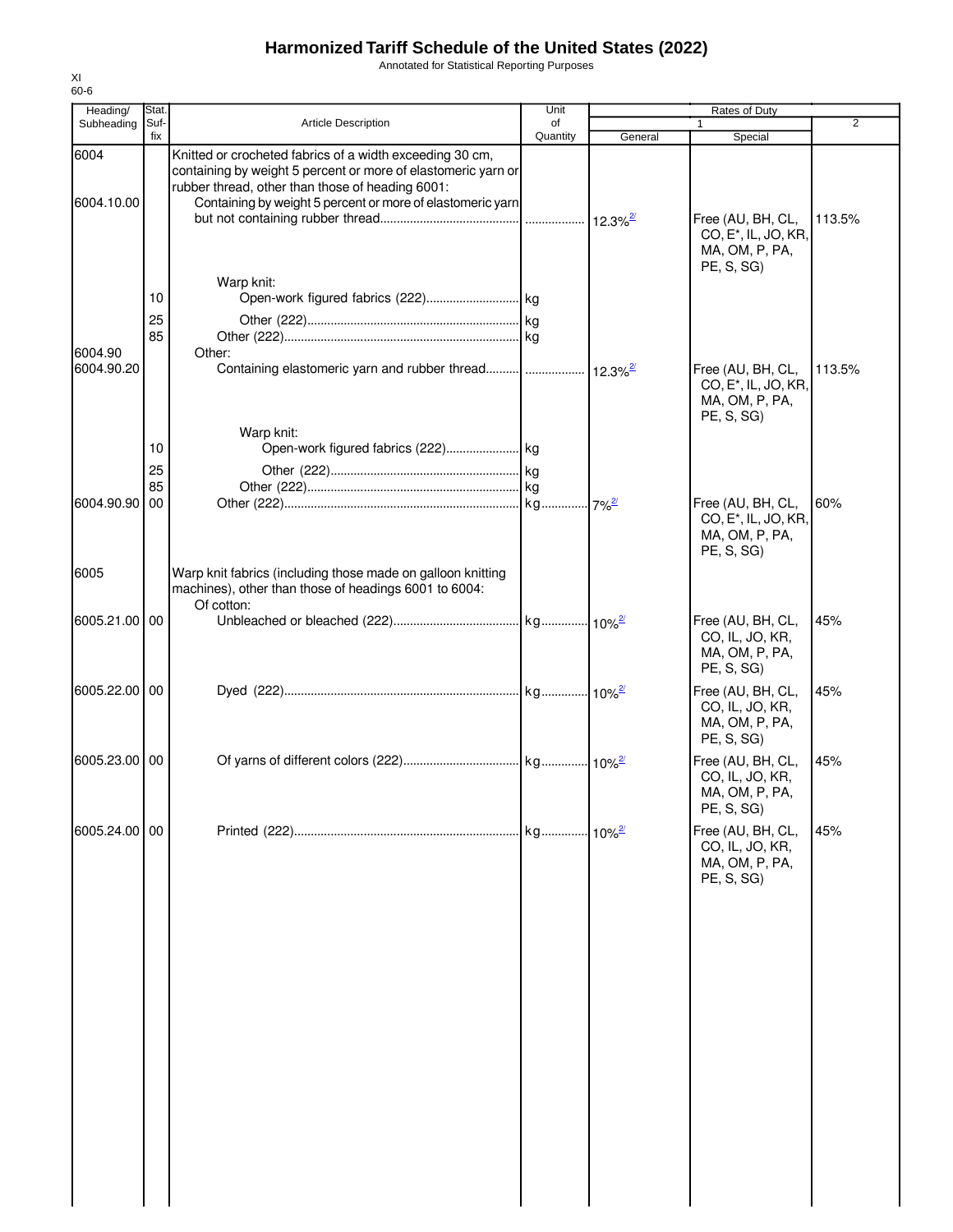Annotated for Statistical Reporting Purposes

| Heading/                     | Stat.       |                                                                                                                                                                                                       | Unit           |         | Rates of Duty                                                        |                |
|------------------------------|-------------|-------------------------------------------------------------------------------------------------------------------------------------------------------------------------------------------------------|----------------|---------|----------------------------------------------------------------------|----------------|
| Subheading                   | Suf-<br>fix | <b>Article Description</b>                                                                                                                                                                            | of<br>Quantity | General | 1<br>Special                                                         | $\overline{2}$ |
| 6005 (con.)<br>6005.35.00 00 |             | Warp knit fabrics (including those made on galloon knitting<br>machines), other than those of headings 6001 to 6004: (con.)<br>Of synthetic fibers:<br>Fabrics specified in subheading note 1 to this |                |         | Free (AU, BH, CL,                                                    | 113.5%         |
| 6005.36.00                   |             |                                                                                                                                                                                                       |                |         | CO, IL, JO, KR,<br>MA, OM, P, PA,<br>PE, S, SG)<br>Free (AU, BH, CL, | 113.5%         |
|                              |             |                                                                                                                                                                                                       |                |         | CO, IL, JO, KR,<br>MA, OM, P, PA,<br>PE, S, SG)                      |                |
|                              | 10          | Other:                                                                                                                                                                                                |                |         |                                                                      |                |
|                              | 20          |                                                                                                                                                                                                       |                |         |                                                                      |                |
|                              | 80          |                                                                                                                                                                                                       |                |         |                                                                      |                |
| 6005.37.00                   |             |                                                                                                                                                                                                       |                |         | Free (AU, BH, CL,<br>CO, IL, JO, KR,<br>MA, OM, P, PA,<br>PE, S, SG) | 113.5%         |
|                              | 10          | Other:                                                                                                                                                                                                |                |         |                                                                      |                |
|                              | 20          |                                                                                                                                                                                                       |                |         |                                                                      |                |
|                              | 80          |                                                                                                                                                                                                       |                |         |                                                                      |                |
| 6005.38.00                   |             |                                                                                                                                                                                                       |                |         | Free (AU, BH, CL,<br>CO, IL, JO, KR,<br>MA, OM, P, PA,<br>PE, S, SG) | 113.5%         |
|                              | 10          | Other:                                                                                                                                                                                                |                |         |                                                                      |                |
|                              | 20          |                                                                                                                                                                                                       |                |         |                                                                      |                |
|                              | 80          |                                                                                                                                                                                                       |                |         |                                                                      |                |
| 6005.39.00                   |             |                                                                                                                                                                                                       |                |         | Free (AU, BH, CL,<br>CO, IL, JO, KR,<br>MA, OM, P, PA,<br>PE, S, SG) | 113.5%         |
|                              | 10          | Other:                                                                                                                                                                                                |                |         |                                                                      |                |
|                              | 20          |                                                                                                                                                                                                       |                |         |                                                                      |                |
|                              | 80          |                                                                                                                                                                                                       |                |         |                                                                      |                |
|                              |             |                                                                                                                                                                                                       |                |         |                                                                      |                |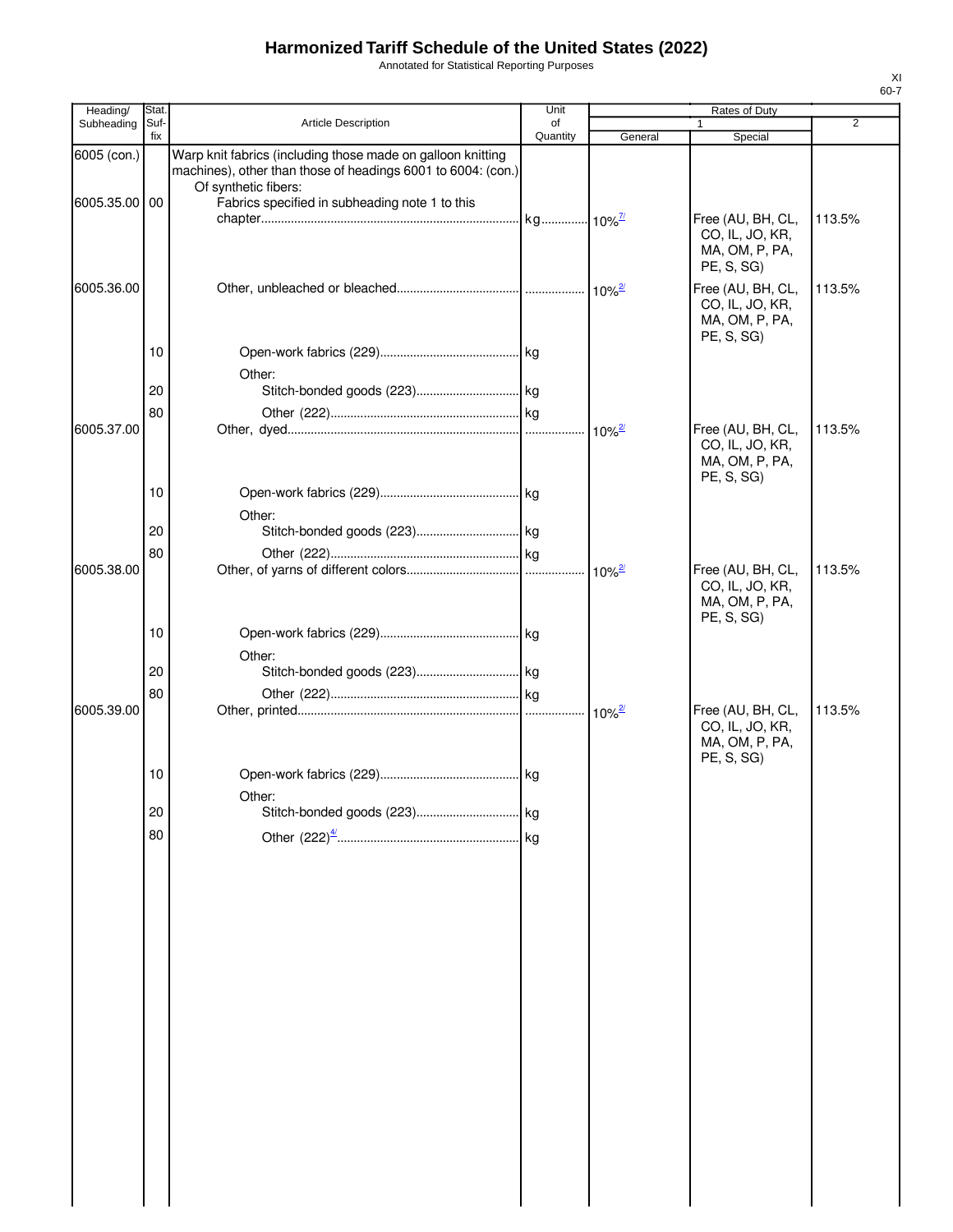Annotated for Statistical Reporting Purposes

| Heading/                 | Stat.    |                                                                                                                             | Unit                   |                      | Rates of Duty                                                                         |        |
|--------------------------|----------|-----------------------------------------------------------------------------------------------------------------------------|------------------------|----------------------|---------------------------------------------------------------------------------------|--------|
| Subheading               | Suf-     | <b>Article Description</b>                                                                                                  | of                     |                      |                                                                                       | 2      |
| 6005 (con.)              | fix      | Warp knit fabrics (including those made on galloon knitting<br>machines), other than those of headings 6001 to 6004: (con.) | Quantity               | General              | Special                                                                               |        |
| 6005.41.00               |          | Of artificial fibers:                                                                                                       |                        |                      | Free (AU, BH, CL,<br>CO, IL, JO, KR,<br>MA, OM, P, PA,                                | 113.5% |
|                          | 10       | Other:                                                                                                                      |                        |                      | PE, S, SG)                                                                            |        |
|                          | 20<br>80 |                                                                                                                             |                        |                      |                                                                                       |        |
| 6005.42.00               |          |                                                                                                                             |                        |                      | Free (AU, BH, CL,<br>CO, IL, JO, KR,<br>MA, OM, P, PA,<br>PE, S, SG                   | 113.5% |
|                          | 10       | Other:                                                                                                                      |                        |                      |                                                                                       |        |
|                          | 20<br>80 |                                                                                                                             |                        |                      |                                                                                       |        |
| 6005.43.00               |          |                                                                                                                             |                        |                      | Free (AU, BH, CL,<br>CO, IL, JO, KR,<br>MA, OM, P, PA,<br>PE, S, SG)                  | 113.5% |
|                          | 10       | Other:                                                                                                                      |                        |                      |                                                                                       |        |
|                          | 20<br>80 |                                                                                                                             |                        |                      |                                                                                       |        |
| 6005.44.00               |          |                                                                                                                             |                        | $10\%$ <sup>2/</sup> | Free (AU, BH, CL,<br>CO, IL, JO, KR,<br>MA, OM, P, PA,<br>PE, S, SG)                  | 113.5% |
|                          | 10       | Other:                                                                                                                      |                        |                      |                                                                                       |        |
|                          | 20<br>80 |                                                                                                                             |                        |                      |                                                                                       |        |
| 6005.90<br>6005.90.10 00 |          | Other:                                                                                                                      |                        |                      | Free (AU, BH, CL,<br>CO, IL, JO, KR,<br>MA, OM, P, PA,<br>PE, S, SG)                  | 65.5%  |
| 6005.90.90 00            |          |                                                                                                                             | . kg 10% <sup>2/</sup> |                      | Free (AU, BH, CL,<br>CO, E <sup>*</sup> , IL, JO, KR,<br>MA, OM, P, PA,<br>PE, S, SG) | 45%    |
|                          |          |                                                                                                                             |                        |                      |                                                                                       |        |
|                          |          |                                                                                                                             |                        |                      |                                                                                       |        |
|                          |          |                                                                                                                             |                        |                      |                                                                                       |        |
|                          |          |                                                                                                                             |                        |                      |                                                                                       |        |
|                          |          |                                                                                                                             |                        |                      |                                                                                       |        |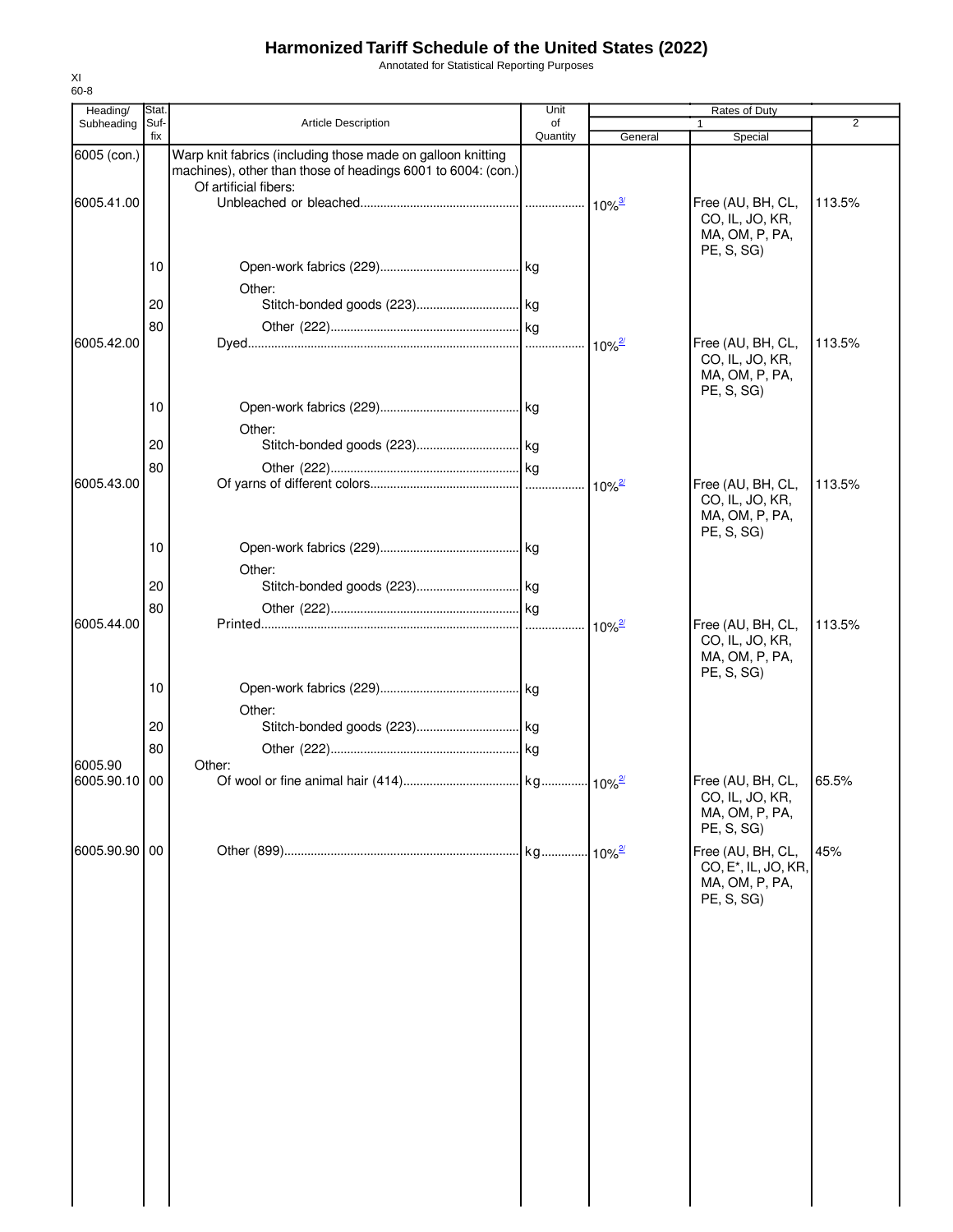Annotated for Statistical Reporting Purposes

| Heading/                 | Stat.       |                                                             | Unit           | <b>Rates of Duty</b> |                                   |                |
|--------------------------|-------------|-------------------------------------------------------------|----------------|----------------------|-----------------------------------|----------------|
| Subheading               | Suf-<br>fix | <b>Article Description</b>                                  | of<br>Quantity | General              | 1<br>Special                      | $\overline{2}$ |
| 6006                     |             | Other knitted or crocheted fabrics:                         |                |                      |                                   |                |
| 6006.10.00 00            |             |                                                             |                |                      | Free (AU, BH, CL,                 | 65.5%          |
|                          |             |                                                             |                |                      | CO, IL, JO, KR,                   |                |
|                          |             |                                                             |                |                      | MA, OM, P, PA,                    |                |
|                          |             |                                                             |                |                      | PE, S, SG)                        |                |
|                          |             | Of cotton:                                                  |                |                      |                                   |                |
| 6006.21                  |             | Unbleached or bleached:                                     |                |                      |                                   |                |
| 6006.21.10 00            |             | Circular knit, wholly of cotton yarns exceeding             |                |                      | Free (AU, BH, CL,                 | 45%            |
|                          |             |                                                             |                |                      | CO, IL, JO, KR,                   |                |
|                          |             |                                                             |                |                      | MA, OM, P, PA,                    |                |
|                          |             |                                                             |                |                      | PE, S, SG)                        |                |
| 6006.21.90               |             |                                                             |                | $10\%$ <sup>2/</sup> | Free (AU, BH, CL,                 | 45%            |
|                          |             |                                                             |                |                      | CO, IL, JO, KR,                   |                |
|                          |             |                                                             |                |                      | MA, OM, P, PA,                    |                |
|                          |             |                                                             |                |                      | PE, S, SG)                        |                |
|                          | 20          |                                                             |                |                      |                                   |                |
|                          | 80          |                                                             |                |                      |                                   |                |
| 6006.22                  |             | Dyed:                                                       |                |                      |                                   |                |
| 6006.22.10 00            |             | Circular knit, wholly of cotton yarns exceeding             |                |                      |                                   |                |
|                          |             |                                                             |                |                      | Free (AU, BH, CL,                 | 45%            |
|                          |             |                                                             |                |                      | CO, IL, JO, KR,                   |                |
|                          |             |                                                             |                |                      | MA, OM, P, PA,<br>PE, S, SG)      |                |
|                          |             |                                                             |                |                      |                                   |                |
| 6006.22.90               |             |                                                             |                | $10\%$ <sup>2/</sup> | Free (AU, BH, CL,                 | 45%            |
|                          |             |                                                             |                |                      | CO, IL, JO, KR,<br>MA, OM, P, PA, |                |
|                          |             |                                                             |                |                      | PE, S, SG)                        |                |
|                          | 20          |                                                             |                |                      |                                   |                |
|                          | 80          |                                                             |                |                      |                                   |                |
| 6006.23                  |             | Of yarns of different colors:                               |                |                      |                                   |                |
| 6006.23.10 00            |             | Circular knit, wholly of cotton yarns exceeding             |                |                      |                                   |                |
|                          |             |                                                             |                |                      | Free (AU, BH, CL,                 | 45%            |
|                          |             |                                                             |                |                      | CO, IL, JO, KR,                   |                |
|                          |             |                                                             |                |                      | MA, OM, P, PA,                    |                |
|                          |             |                                                             |                |                      | PE, S, SG)                        |                |
| 6006.23.90               |             |                                                             |                | $10\%$ <sup>2/</sup> | Free (AU, BH, CL,                 | 45%            |
|                          |             |                                                             |                |                      | CO, IL, JO, KR,                   |                |
|                          |             |                                                             |                |                      | MA, OM, P, PA,                    |                |
|                          | 20          |                                                             |                |                      | PE, S, SG)                        |                |
|                          |             |                                                             |                |                      |                                   |                |
|                          | 80          |                                                             |                |                      |                                   |                |
| 6006.24<br>6006.24.10 00 |             | Printed:<br>Circular knit, wholly of cotton yarns exceeding |                |                      |                                   |                |
|                          |             |                                                             |                |                      | Free (AU, BH, CL,                 | 45%            |
|                          |             |                                                             |                |                      | CO, IL, JO, KR,                   |                |
|                          |             |                                                             |                |                      | MA, OM, P, PA,                    |                |
|                          |             |                                                             |                |                      | PE, S, SG)                        |                |
| 6006.24.90               |             |                                                             |                |                      | Free (AU, BH, CL,                 | 45%            |
|                          |             |                                                             |                |                      | CO, IL, JO, KR,                   |                |
|                          |             |                                                             |                |                      | MA, OM, P, PA,                    |                |
|                          |             |                                                             |                |                      | PE, S, SG)                        |                |
|                          | 20          |                                                             |                |                      |                                   |                |
|                          | 80          |                                                             |                |                      |                                   |                |
|                          |             |                                                             |                |                      |                                   |                |
|                          |             |                                                             |                |                      |                                   |                |
|                          |             |                                                             |                |                      |                                   |                |
|                          |             |                                                             |                |                      |                                   |                |
|                          |             |                                                             |                |                      |                                   |                |
|                          |             |                                                             |                |                      |                                   |                |
|                          |             |                                                             |                |                      |                                   |                |
|                          |             |                                                             |                |                      |                                   |                |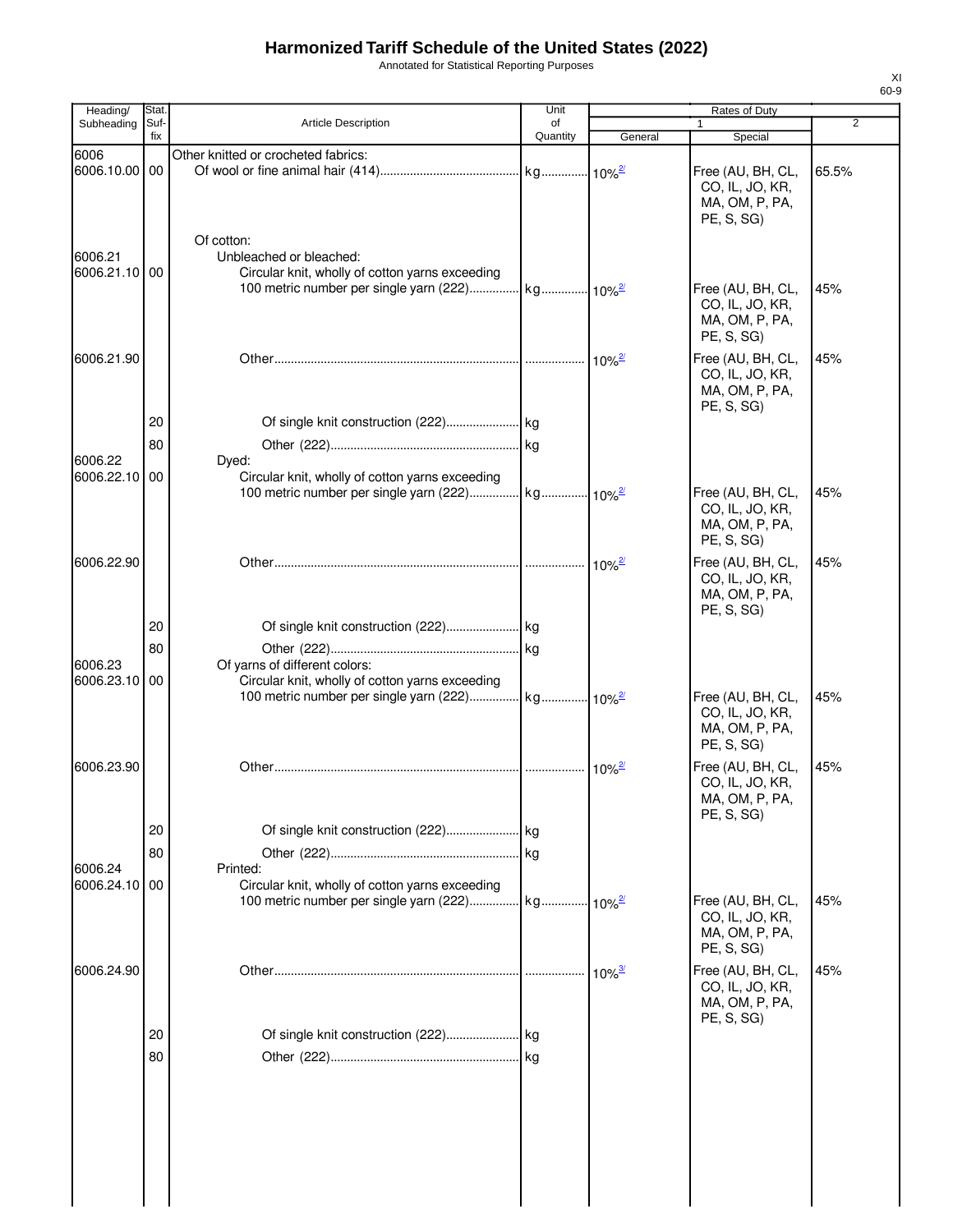Annotated for Statistical Reporting Purposes

| Heading/    | Stat. |                                            | Unit     |                      | <b>Rates of Duty</b> |                |
|-------------|-------|--------------------------------------------|----------|----------------------|----------------------|----------------|
| Subheading  | Suf-  | Article Description                        | of       |                      |                      | $\overline{2}$ |
|             | fix   |                                            | Quantity | General              | Special              |                |
| 6006 (con.) |       | Other knitted or crocheted fabrics: (con.) |          |                      |                      |                |
|             |       | Of synthetic fibers:                       |          |                      |                      |                |
| 6006.31.00  |       |                                            |          |                      | Free (AU, BH, CL,    | 113.5%         |
|             |       |                                            |          |                      | CO, IL, JO, KR,      |                |
|             |       |                                            |          |                      | MA, OM, P, PA,       |                |
|             |       |                                            |          |                      | PE, S, SG)           |                |
|             |       | Of double knit or interlock construction:  |          |                      |                      |                |
|             | 20    |                                            |          |                      |                      |                |
|             |       |                                            |          |                      |                      |                |
|             | 40    |                                            |          |                      |                      |                |
|             | 60    |                                            |          |                      |                      |                |
|             | 80    |                                            |          |                      |                      |                |
| 6006.32.00  |       |                                            |          |                      | Free (AU, BH, CL,    | 113.5%         |
|             |       |                                            |          |                      | CO, IL, JO, KR,      |                |
|             |       |                                            |          |                      | MA, OM, P, PA,       |                |
|             |       |                                            |          |                      | PE, S, SG)           |                |
|             |       | Of double knit or interlock construction:  |          |                      |                      |                |
|             | 20    |                                            |          |                      |                      |                |
|             |       |                                            |          |                      |                      |                |
|             | 40    |                                            |          |                      |                      |                |
|             |       |                                            |          |                      |                      |                |
|             | 60    |                                            |          |                      |                      |                |
|             | 80    |                                            |          |                      |                      |                |
| 6006.33.00  |       |                                            |          | $10\%$ <sup>2/</sup> | Free (AU, BH, CL,    | 113.5%         |
|             |       |                                            |          |                      | CO, IL, JO, KR,      |                |
|             |       |                                            |          |                      | MA, OM, P, PA,       |                |
|             |       |                                            |          |                      | PE, S, SG)           |                |
|             |       | Of double knit or interlock construction:  |          |                      |                      |                |
|             | 20    |                                            |          |                      |                      |                |
|             |       |                                            |          |                      |                      |                |
|             | 40    |                                            |          |                      |                      |                |
|             | 60    |                                            |          |                      |                      |                |
|             | 80    |                                            |          |                      |                      |                |
| 6006.34.00  |       |                                            |          | $10\%$ <sup>2/</sup> | Free (AU, BH, CL,    | 113.5%         |
|             |       |                                            |          |                      | CO, IL, JO, KR,      |                |
|             |       |                                            |          |                      | MA, OM, P, PA,       |                |
|             |       |                                            |          |                      | PE, S, SG)           |                |
|             |       | Of double knit or interlock construction:  |          |                      |                      |                |
|             | 20    |                                            |          |                      |                      |                |
|             |       |                                            |          |                      |                      |                |
|             | 40    |                                            |          |                      |                      |                |
|             | 60    |                                            |          |                      |                      |                |
|             | 80    |                                            |          |                      |                      |                |
|             |       |                                            |          |                      |                      |                |
|             |       |                                            |          |                      |                      |                |
|             |       |                                            |          |                      |                      |                |
|             |       |                                            |          |                      |                      |                |
|             |       |                                            |          |                      |                      |                |
|             |       |                                            |          |                      |                      |                |
|             |       |                                            |          |                      |                      |                |
|             |       |                                            |          |                      |                      |                |
|             |       |                                            |          |                      |                      |                |
|             |       |                                            |          |                      |                      |                |
|             |       |                                            |          |                      |                      |                |
|             |       |                                            |          |                      |                      |                |
|             |       |                                            |          |                      |                      |                |
|             |       |                                            |          |                      |                      |                |
|             |       |                                            |          |                      |                      |                |
|             |       |                                            |          |                      |                      |                |
|             |       |                                            |          |                      |                      |                |
|             |       |                                            |          |                      |                      |                |
|             |       |                                            |          |                      |                      |                |
|             |       |                                            |          |                      |                      |                |
|             |       |                                            |          |                      |                      |                |
|             |       |                                            |          |                      |                      |                |
|             |       |                                            |          |                      |                      |                |
|             |       |                                            |          |                      |                      |                |
|             |       |                                            |          |                      |                      |                |
|             |       |                                            |          |                      |                      |                |
|             |       |                                            |          |                      |                      |                |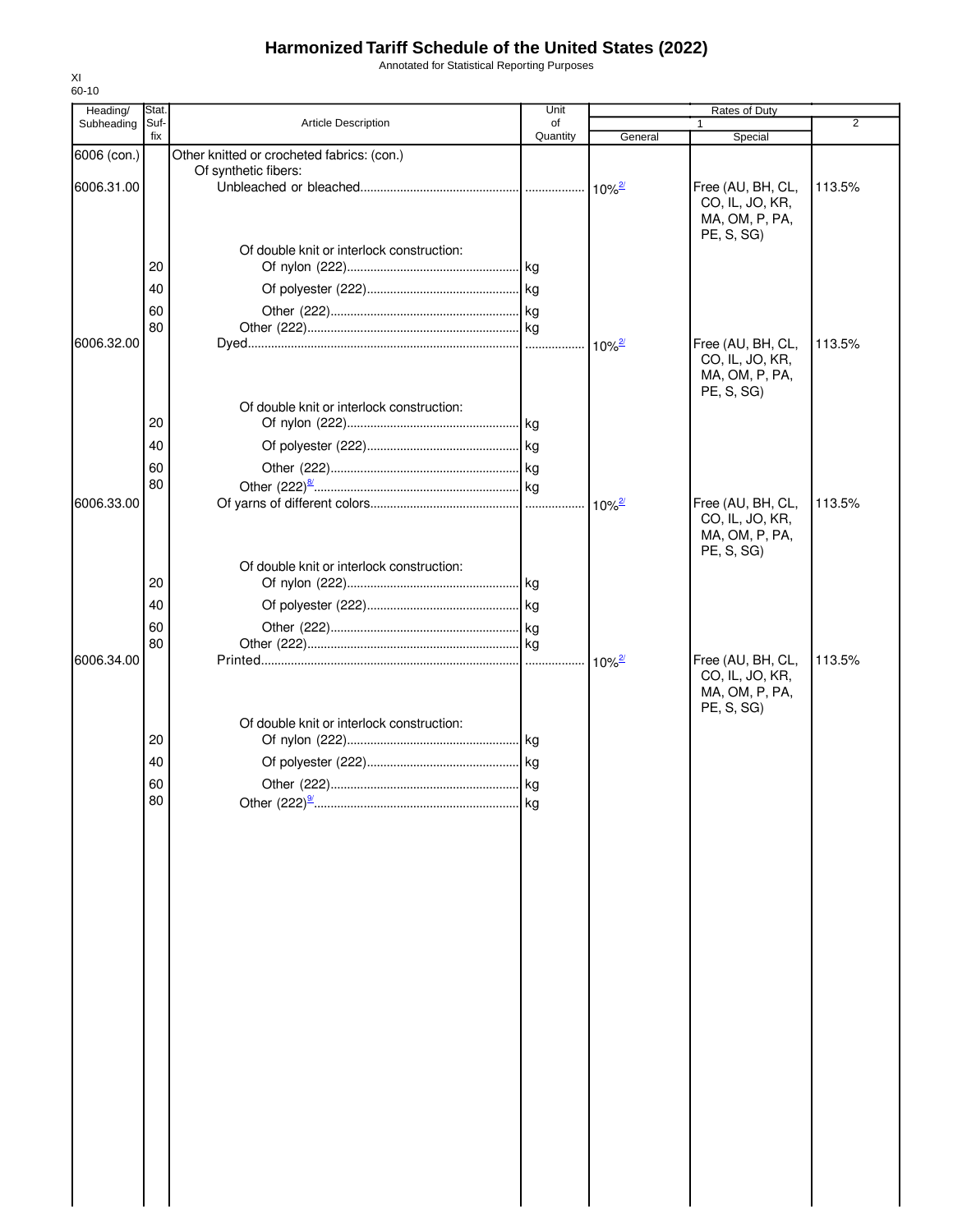Annotated for Statistical Reporting Purposes

| Heading/                 | Stat.       |                                                                   | Unit           |                      | Rates of Duty                                                           |                |
|--------------------------|-------------|-------------------------------------------------------------------|----------------|----------------------|-------------------------------------------------------------------------|----------------|
| Subheading               | Suf-<br>fix | Article Description                                               | of<br>Quantity | General              | 1<br>Special                                                            | $\overline{2}$ |
| 6006 (con.)              |             | Other knitted or crocheted fabrics: (con.)                        |                |                      |                                                                         |                |
|                          |             | Of artificial fibers:                                             |                |                      |                                                                         |                |
| 6006.41.00               |             |                                                                   |                | $10\%$ <sup>3/</sup> | Free (AU, BH, CL,<br>CO, IL, JO, KR,<br>MA, OM, P, PA,<br>PE, S, SG)    | 113.5%         |
|                          | 25          | Of double knit or interlock construction (222) kg                 |                |                      |                                                                         |                |
|                          | 85          |                                                                   |                |                      |                                                                         |                |
| 6006.42.00               |             |                                                                   |                | $10\%$ <sup>2/</sup> | Free (AU, BH, CL,<br>CO, IL, JO, KR,<br>MA, OM, P, PA,<br>PE, S, SG)    | 113.5%         |
|                          | 25          | Of double knit or interlock construction (222) kg                 |                |                      |                                                                         |                |
|                          | 85          |                                                                   |                |                      |                                                                         |                |
| 6006.43.00               |             |                                                                   |                | $10\%$ <sup>2/</sup> | Free (AU, BH, CL,                                                       | 113.5%         |
|                          |             |                                                                   |                |                      | CO, IL, JO, KR,<br>MA, OM, P, PA,<br>PE, S, SG)                         |                |
|                          | 25          | Of double knit or interlock construction (222) kg                 |                |                      |                                                                         |                |
|                          | 85          |                                                                   |                |                      |                                                                         | 113.5%         |
| 6006.44.00               |             |                                                                   |                | $10\%$ <sup>2/</sup> | Free (AU, BH, CL,<br>CO, IL, JO, KR,<br>MA, OM, P, PA,<br>PE, S, SG)    |                |
|                          | 25          | Of double knit or interlock construction (222) kg                 |                |                      |                                                                         |                |
|                          | 85          |                                                                   |                |                      |                                                                         |                |
| 6006.90<br>6006.90.10 00 |             | Other:<br>Containing 85 percent or more by weight of silk or silk |                |                      |                                                                         |                |
|                          |             |                                                                   |                |                      | Free (AU, BH, CL,<br>CO, E, IL, JO, KR,<br>MA, OM, P, PA,<br>PE, S, SG) | 45%            |
| 6006.90.90 00            |             |                                                                   |                |                      |                                                                         | 45%            |
|                          |             |                                                                   |                |                      |                                                                         |                |